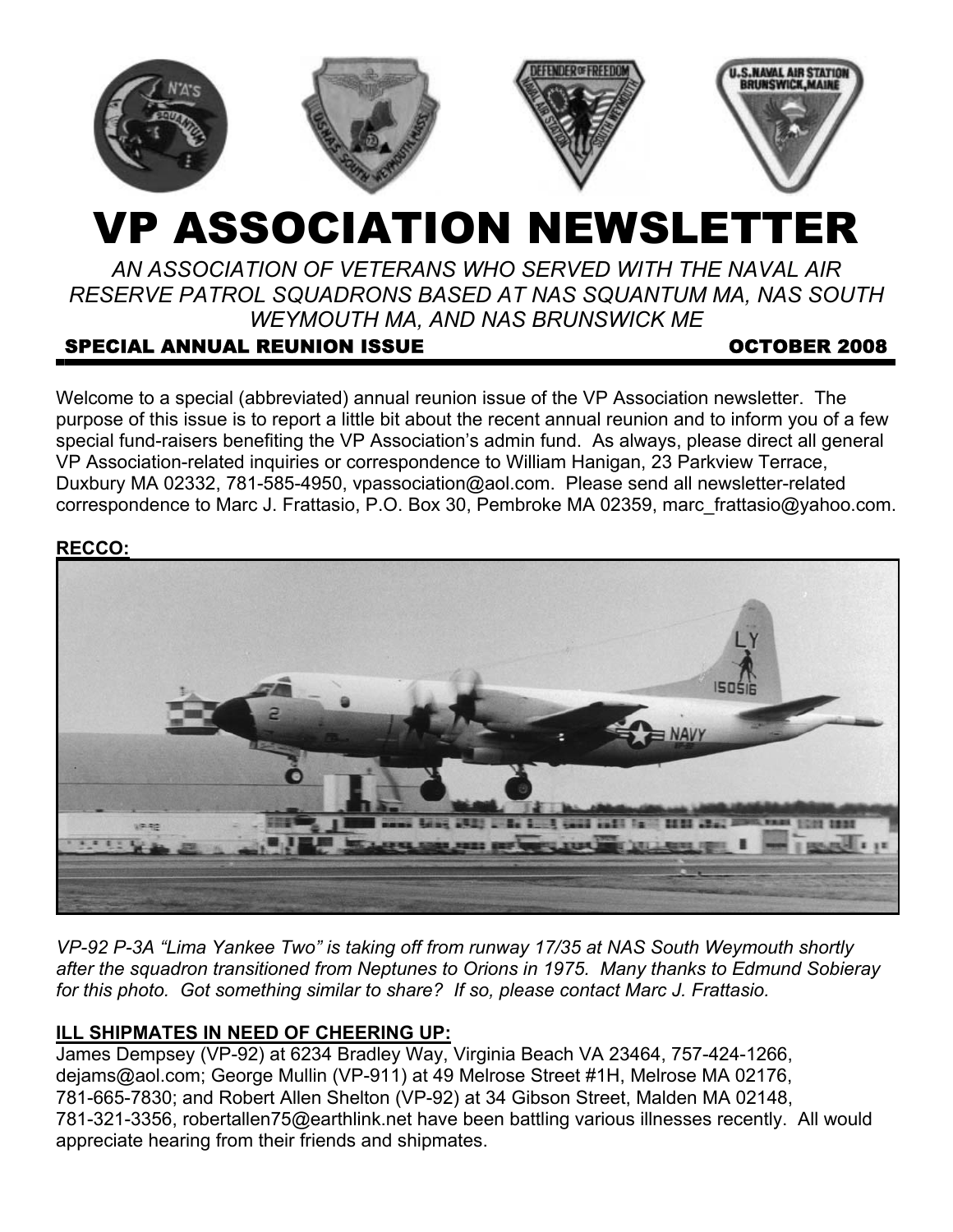## **THE 2008 VP ASSOCIATION ANNUAL REUNION:**

The VP Association's 2008 annual reunion was held at the Officer's Club at Hanscom AFB in Bedford, MA on Saturday September 20. Sixty-eight members and their guests attended this year.

The guest list included Robert Allen (VP-92), Morrison Badoud (VP-92), Bill Bowe (VP-92), Russell and Jane Broderick (VP-92), Gene Buckley (VP-92), Skip Burton (VP-92), Kevin Cahill (VP-92), Edward Callahan (VP-92), Tom Carrol (VP-92), Frank Collins, Willard Cortiss, Marc Courtemanche (VP-92), Fran Creney (VP-92), Jim and Margaret DiMare (VP-92), Kenneth Dion (VP-92), Peter Fern (VP-92), Al and Maureen Firnrohr (VP-92), Jim Fitzgerald (VP-92), Marc and Faith Frattasio (VP-92), Ernest Godzur (VP-92), William and Barbara Hanigan (VP-92), Art Happenny (VP-92), Bob Hickock (VP-92), Fred Hicks (VP-913), Frank Holland (VP-92), Robert Kowalewski (VP-92), Manuel Kramer (VP-63Z4), Paul Lapinski (VP-92), Dana Larsen (VP-92), Paul Levache (VP-92), Al Leblanc (VP-92), Richard Lowe (VP-92), Bob Mandeville (VP-92), Bradley Mann (VP-912), Douglas Mann, Joseph McCann (VP-92), Phyllis McCormack, Charles McCloskey (VP-92), Paul McCloskey (VP-92), Leonard McCrane (VP-92), Norman Mitchell, Richard Norris (VP-92), Peter Nott (VP-92), Walter O'Connell (VP-92), Thomas O'Connor (VP-915), David O'Donnell (VP-92), Arthur Ricca (VP-92), Edward Sabatini (VP-92), Scott Savelle (VP-92), William Scaccia (VP-92), Wayne Seer (VP-92), Robert and Mary Shelton (VP-92), Ken and Toby Sherman (VP-92), Harvey and Judy Shore (VP-92), Richard Smith (VP-92), Fred Squires (VP-92), George Swallow (VP-914), and Herb and Sheila Tallent (VP-92).

If you weren't able to attend the reunion this year, perhaps you can plan to join us in 2009.

## **ADMIN FUND DONATIONS:**

As you know, the VP Association has no dues but voluntary contributions are always welcome to help defray the cost of printing and mailing newsletters to shipmates who do not have e-mail. We'd like to thank Ray Guerin (VP-92), Leonard McCrane (VP-92), and George Mullen (VP-911) for their recent contributions to the administration fund.

## **VP-92 POLO SHIRTS**



The VP Association sold light gray polo shirts featuring VP-92's "Minuteman" insignia embroidered in red, white, blue, and black as shown here at the annual reunion and now they are also available via mail order. The shirts, which are available in a wide range of sizes, cost \$35 postage-paid per shirt. All proceeds from the sale of these shirts will go to the admin fund, which helps pay to send newsletters to shipmates who do not have e-mail service. A mail-order form for these shirts is located on the last page of this special annual reunion issue of the newsletter.

## **VP ASSOCIATION BALL CAPS**





The VP Association is selling embroidered ball caps as an admin fund fund-raiser. There are two styles available. The first (left) has a P-2 Neptune with the words "Two Turning and Two Burning VP" on the front. The second (right) has a P-3 Orion and the words "United States Navy Minutemen VP" on the front. Color choices are blue or khaki and there are either gold naval aviator or aircrew wings on the back. The ball caps cost \$20 each postage-paid. Use the mail-order form on the last page to order.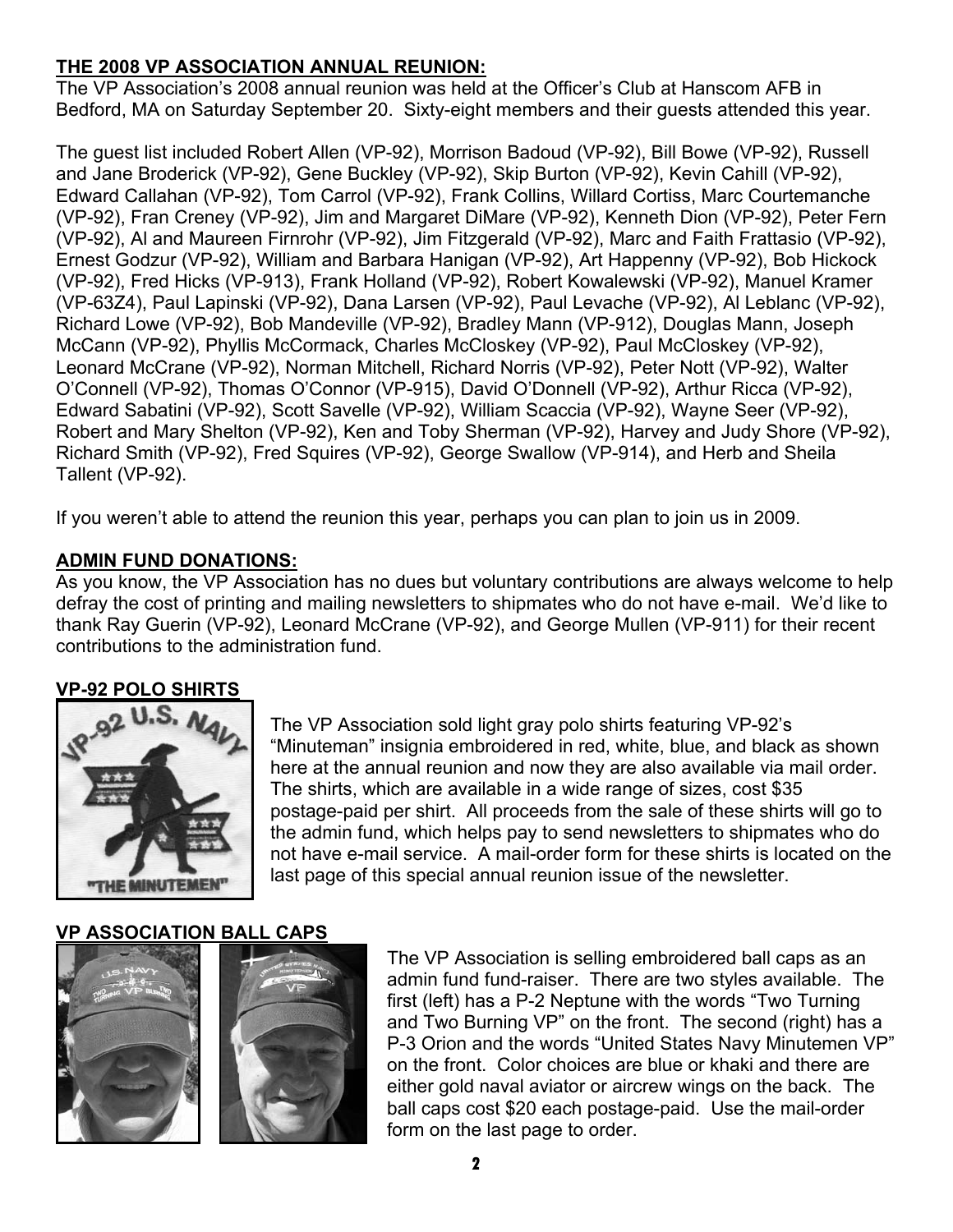# **SPECIAL ADMIN FUND FUND-RAISER:**

Reprints of the formerly long-out-of-print "*Squantum Weekend Warriors*" and "*The Defender's History*" are still available for \$12 each plus shipping. Go to http://www.lulu.com to order on-line using your credit card. All proceeds from the sale of both books go to the Admin Fund. While you are on the Lulu Press web site check out the VP-92 book by your newsletter editor, "*The Minutemen of VP-92: The Story of New England's Naval Air Reserve Patrol Squadron*" and ANA Patriot Squadron member Bill Horsch's Navy memoir, "*ATCS Bill Horsch*".



#### **HELP WANTED:**

John James, the civilian PAO for NAS Brunswick, ME, is working on a book about the history of the base that will be published before it is closed in 2010. Mr. James is seeking photographs of people, aircraft, and scenes on NAS Brunswick (especially prior to 1970) and is also looking for Brunswick veterans from all eras who would be willing to write brief personal remembrances about their experiences while they were assigned to the base. If you can help Mr. James contact him at John James, Public Affairs, NAS Brunswick, NAS Brunswick ME 04011.

#### **NEWS OF INTEREST:**

NAS Brunswick has received funding from the BRAC and other sources to establish a maritime patrol aviation museum on the base for when it is closed in 2010. This will be the first museum of its kind in the world. The maritime patrol aviation museum is to be housed in the former base chapel and will be located next to a P-3C Orion and an SP-2E Neptune. The Neptune, which is the VP-21 aircraft that has been on static display near the base's main gate for many years, will have its wings removed and will be trucked down to the park next to the chapel where the P-3 is presently located. Note, NAS Brunswick will be closed before you know it. VP-8, the first squadron scheduled to leave the base, is deploying in November and will go directly to NAS Jacksonville, FL when it returns to the US in 2009.

#### **THE NAVAL AIRSHIP ASSOCIATION:**

Did you know that NAS South Weymouth was originally established as a regular Navy blimp base during the Second World War? Three blimp squadrons (ZP-11, ZP-14, ZJ-1) operated from South Weymouth between 1942 and 1945 and in the post-war era the Naval Air Development Unit (NADU) flew blimps from the base between 1954 and 1961. The Naval Airship Association Inc. is a historical society dedicated to preserving the heritage of Navy lighter-than-air operations. They have a close association with the National Museum of Naval Aviation in Pensacola, FL and periodically run photos and articles involving NAS South Weymouth in their quarterly magazine, "*The Noon Balloon*". To join send a check for \$20 to the Naval Airship Association, C/O Peter F. Brouwer, 1950 SW Cycle Street, Port St. Lucie FL 34953-1778.

## **THE ASSOCIATION OF NAVAL AVIATION PATRIOT SQUADRON:**

The Association of Naval Aviation Patriot Squadron is a group of Navy veterans and civilians who are establishing a museum dedicated to NAS Squantum and NAS South Weymouth at the "Southfield" development on former NAS South Weymouth. The group operates from temporary quarters in the old base fitness center but will be moving into a permanent museum building in two years. Members meet monthly for lunch on Boston's South Shore and maintain the base museum, the Shea Field Memorial Grove, and the "7Z" Douglas A-4 Skyhawk. Membership costs \$15/year. To join send a check for \$15 to The ANA Patriot Squadron, 495 Shea Memorial Drive, South Weymouth MA 02190.